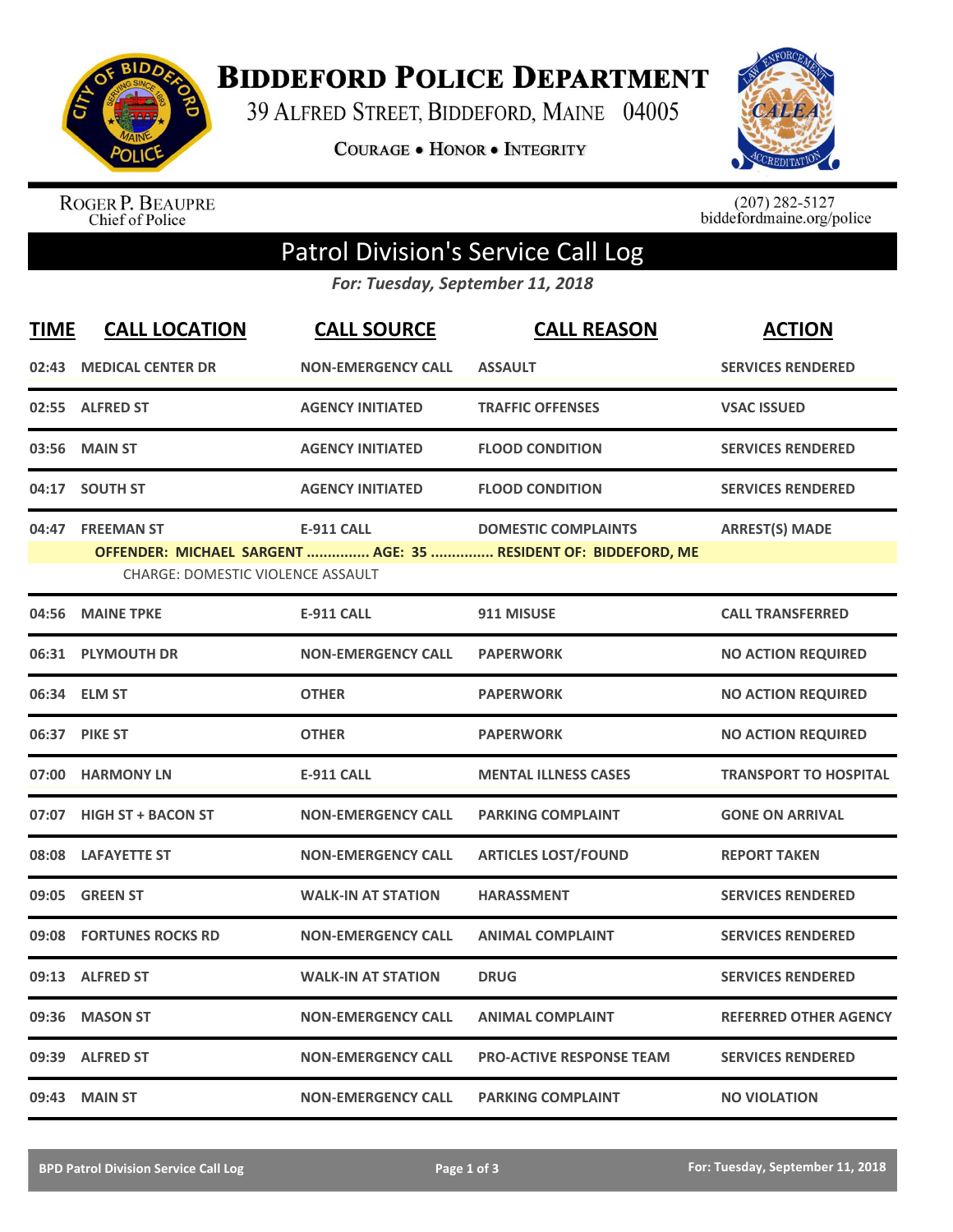| <b>TIME</b> | <b>CALL LOCATION</b>                                                                      | <b>CALL SOURCE</b>        | <b>CALL REASON</b>                                             | <b>ACTION</b>                |
|-------------|-------------------------------------------------------------------------------------------|---------------------------|----------------------------------------------------------------|------------------------------|
| 10:07       | <b>MAIN ST</b>                                                                            | <b>WALK-IN AT STATION</b> | <b>HARASSMENT</b>                                              | <b>SERVICES RENDERED</b>     |
|             | 10:25 MAIN ST                                                                             | <b>NON-EMERGENCY CALL</b> | <b>ASSAULT</b>                                                 | <b>REPORT TAKEN</b>          |
|             | 10:36 ALFRED ST                                                                           | <b>AGENCY INITIATED</b>   | <b>DRUG LOCKER</b>                                             | <b>SERVICES RENDERED</b>     |
|             | 10:58 HILLS BEACH RD                                                                      | <b>NON-EMERGENCY CALL</b> | <b>ANIMAL COMPLAINT</b>                                        | <b>REFERRED OTHER AGENCY</b> |
|             | 11:05 ALFRED ST                                                                           | <b>E-911 CALL</b>         | 911 MISUSE                                                     | <b>WARNING ISSUED</b>        |
|             | 12:03 PEARL ST                                                                            | <b>NON-EMERGENCY CALL</b> | <b>ANIMAL COMPLAINT</b>                                        | <b>NO ACTION REQUIRED</b>    |
|             | 12:09 ALFRED ST                                                                           | <b>AGENCY INITIATED</b>   | <b>SUSPICION</b>                                               | <b>SERVICES RENDERED</b>     |
|             | <b>12:16 MAIN ST</b>                                                                      | <b>NON-EMERGENCY CALL</b> | <b>PARKING COMPLAINT</b>                                       | <b>SERVICES RENDERED</b>     |
|             | 12:19 EMERY ST                                                                            | <b>AGENCY INITIATED</b>   | <b>HARASSMENT</b>                                              | <b>FIELD INTERVIEW</b>       |
|             | 12:24 ALFRED ST                                                                           | <b>OTHER</b>              | <b>TO CLOSE AN AR</b>                                          | <b>SERVICES RENDERED</b>     |
|             | 12:33 ST MARTINS LN                                                                       | <b>NON-EMERGENCY CALL</b> | <b>ARTICLES LOST/FOUND</b>                                     | <b>REPORT TAKEN</b>          |
|             | 12:41 ALFRED ST                                                                           | <b>WALK-IN AT STATION</b> | <b>ARTICLES LOST/FOUND</b>                                     | <b>SERVICES RENDERED</b>     |
|             | 13:13 ELM ST                                                                              | <b>NON-EMERGENCY CALL</b> | <b>ILLEGAL DUMPING</b>                                         | <b>REFERRED OTHER AGENCY</b> |
|             | 13:21 ELM ST                                                                              | <b>AGENCY INITIATED</b>   | <b>PAPERWORK</b>                                               | <b>PAPERWORK NOT SERVED</b>  |
|             | 13:30 ROUND HILL ST                                                                       | <b>AGENCY INITIATED</b>   | <b>PAPERWORK</b>                                               | <b>SERVICES RENDERED</b>     |
|             | 13:48 PLYMOUTH DR                                                                         | <b>AGENCY INITIATED</b>   | <b>PAPERWORK</b>                                               | <b>PAPERWORK SERVED</b>      |
|             | 13:58 KING ST                                                                             | E-911 CALL                | 911 MISUSE                                                     | <b>WARNING ISSUED</b>        |
|             | 14:08 BIRCH ST                                                                            | <b>NON-EMERGENCY CALL</b> | <b>CRIM THREAT / TERRORIZING</b>                               | <b>NO ACTION REQUIRED</b>    |
|             | 14:33 WEST ST + GRAHAM ST                                                                 | <b>AGENCY INITIATED</b>   | <b>TRAFFIC OFFENSES</b>                                        | <b>VSAC ISSUED</b>           |
|             | 14:37 ALFRED ST                                                                           | <b>WALK-IN AT STATION</b> | <b>MISSING PERSON</b>                                          | <b>REPORT TAKEN</b>          |
|             | 14:48 MAPLEWOOD AVE                                                                       | <b>AGENCY INITIATED</b>   | <b>PASS STOPPED SCHOOL BUS</b>                                 | <b>SERVICES RENDERED</b>     |
|             | 15:17 ALFRED ST                                                                           | <b>NON-EMERGENCY CALL</b> | <b>DISABLED VEHICLE</b>                                        | <b>GONE ON ARRIVAL</b>       |
|             | 15:26 GREEN ST                                                                            | <b>NON-EMERGENCY CALL</b> | <b>ARTICLES LOST/FOUND</b>                                     | <b>REPORT TAKEN</b>          |
|             | 15:38 ELM ST                                                                              | <b>NON-EMERGENCY CALL</b> | <b>NEGOTIATING A WORTHLESS INST</b>                            | <b>CITATION ISSUED</b>       |
|             | CHARGE: NEGOTIATE A WORTHLESS INSTRUMENT<br><b>CHARGE: VIOLATING CONDITION OF RELEASE</b> |                           | OFFENDER: BRIANNA L PHINNEY  AGE: 22  RESIDENT OF: RAYMOND, ME |                              |
|             | 15:44 ALFRED ST                                                                           | <b>AGENCY INITIATED</b>   | <b>CAR SEAT DETAIL</b>                                         | <b>SERVICES RENDERED</b>     |
|             |                                                                                           |                           |                                                                |                              |